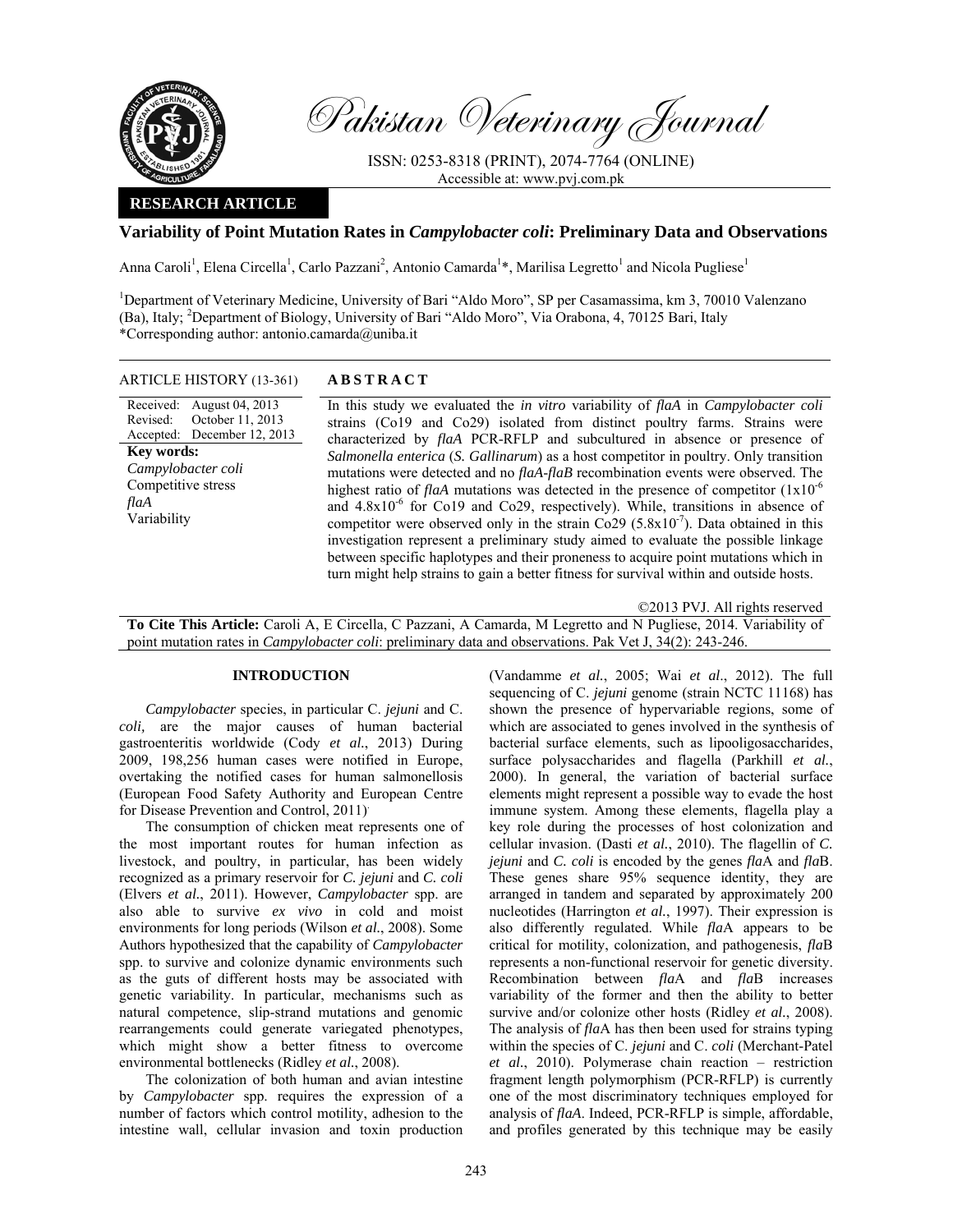It should be underlined that *flaA* PCR-RFLP does not discriminate between *C. jejuni* and *C. coli* (Behringer *et al*., 2011). However, *flaA* PCR-RFLP is particularly useful to track down the *flaA* gene distribution and its evolution among the isolates of these species. The present study was aimed to evaluate the extension of variability of *flaA* in *C. coli*, and if such variability were linked to specific *flaA* sequence types and/or to exposure at competitive stress conditions.

## **MATERIALS AND METHODS**

**Sampling and bacterial strains:** Sixty cloacal samples were collected from two laying hen flocks (A and B) of two distinct poultry farms. The farms were located in Apulia, Southern Italy, and the samplings were performed on 2010, during January (flock A) and March (flock B). Birds were about 35 week old, at the best of their egg production stage.

All samples were collected by using sterile swabs and Cary-Blair (Copan, Brescia, Italy) as transport medium and processed within 3 hours from collection. The cultures from swabs were carried out according to the method 5 described by Acke *et al.* (2009). The identification of the isolates was performed by multiplex PCR according to Denis *et al.* (1999).

*In vitro* **subculturing:** Two *C. coli* strains with different PCR-RFLP profiles and from different poultry farms were chosen and passaged in tryptic soy agar (Oxoid, Milan, Italy) plates supplemented with 5% defibrinated sheep blood (BTSA) up to 50 times or until viability appeared remarkably impaired.

Both strains were also subcultured on BTSA including 10<sup>6</sup> colony forming units (CFU) of *Salmonella enterica* subsp. *enterica* ser. Gallinarum (*S.* Gallinarum). Such species has been chosen because of its high host specificity. To avoid overwhelming growth of *S.*  Gallinarum, each two passage the strains were passaged on BTSA with addition of 32 mg/L cefoperazone and 10 mg/L amphotericin B (Oxoid). In both cases, a single colony was passaged each time, as described by Leblanc-Maridor *et al.* (2011).

**DNA extraction and PCR-RFLP:** For PCR-RFLP, three well distinct colonies were picked up for each subcultured strain at the first passage, while 10 colonies were picked up from each next passage. DNA was extracted by boiling the selected colonies and centrifuging the suspension. The supernatant was used as a template in the *flaA* PCR, performed according to Nachamkin *et al.* (1993) Digested fragments were separated by electrophoresis and the images of the ethidium bromide stained gels were digitalized. The molecular weights of the restriction fragments were determined and the *flaA* PCR-RFLP profiles were compared with those from literature. The determination of molecular weights was then confirmed by recognizing the *DdeI* restriction sites onto the *flaA*  amplicon nucleotide sequences.

**FlaA sequence analysis:** For each strain, an aliquot of the PCR products from the first and the last passages, with and without *S.* Gallinarum, were purified and cloned by using the Zero Blunt® Cloning Kit (Life Technologies, Milan, Italy) according to the manufacturer's instruction. Twelve clones for each experiment were sequenced by using the Big Dye Terminator v3.1 (Applied Biosystems, Monza, Italy). The nucleotide sequences were compared by the Mega 5 software (Tamura *et al.*, 2011).

#### **RESULTS**

Thirteen isolates resulted positive for *C. coli* or *C. jejuni* out of the 60 collected samples (table 1). Three swabs, collected from the flock A, were positive for *C. jejuni*, 3 were positive for *C. coli* and 2 positive for both species. In the latter cases, we could not isolate the two species separately as the cultures gave confluent colonies. Therefore, we could not proceed with the subsequent genotyping. From flock B, 5 swabs were found positive for *C. jejuni* and 2 for *C. coli.* We did not retrieve mixed cultures from flock B.

**Fla typing results:** Two out of the 3 *C. jejuni* strains from the flock A exhibited the same PCR-RFLP profile (J2), while the third isolate was not typeable. Two strains from the flock B exhibited the profile J1, one J2 and one J4 (Fig. 1). The fifth isolate was not typeable. The non typeability of some strains was probably due to cross colonization of the same host by different strains.

The *C. coli* isolates only showed the profiles C1 and C2 (Fig. 2). The latter characterized an isolate from the flock B, while the C1 was exhibited by one isolate from the flock A and one from the flock B.

While distinct *C. jejuni* profiles were identified in flocks A and B, the C1 profile identified in *C. coli* was detected in both flocks. We then focused our attention on the common C1 profile for further analysis. The profile C2 was also included for comparison.

Additionally, the choice of strains with profiles C1 and C2 had also an epidemiological relevance in that we found that C2 characterized the majority of the *C. jejuni*  and *C. coli* strains isolated in Eastern Turkey between 2000 and 2001 (Ertaş *et al.*, 2004). We also found that the profile C1 matched with those characterizing the strains CNET019, CNET020, CNET021 and CNET051 isolated in France and Netherlands (Harrington *et al.*, 2003). These profiles corresponded to the fla type 44 of the Campynet (CNET) database (accessible online at the address http://www.cbs.dtu.dk/cgi-bin/campynet/db.cgi?), which characterized a group of *C. jejuni* strains collected in Northern Europe.

**Fla sequence analysis results:** While the PCR-RFLP did not show any variation during and after subculturing, the comparison of *flaA* nucleotide sequences from the first and last passage highlighted some differences (Table 2). The nucleotide sequences of amplicons from the strain Co19, subcultured 43 times without competitors, did not vary at all. While, 2 synonymous substitutions (both  $T\rightarrow C$ ), were detected when the strain was subcultured in the presence of *S.* Gallinarum 43 times.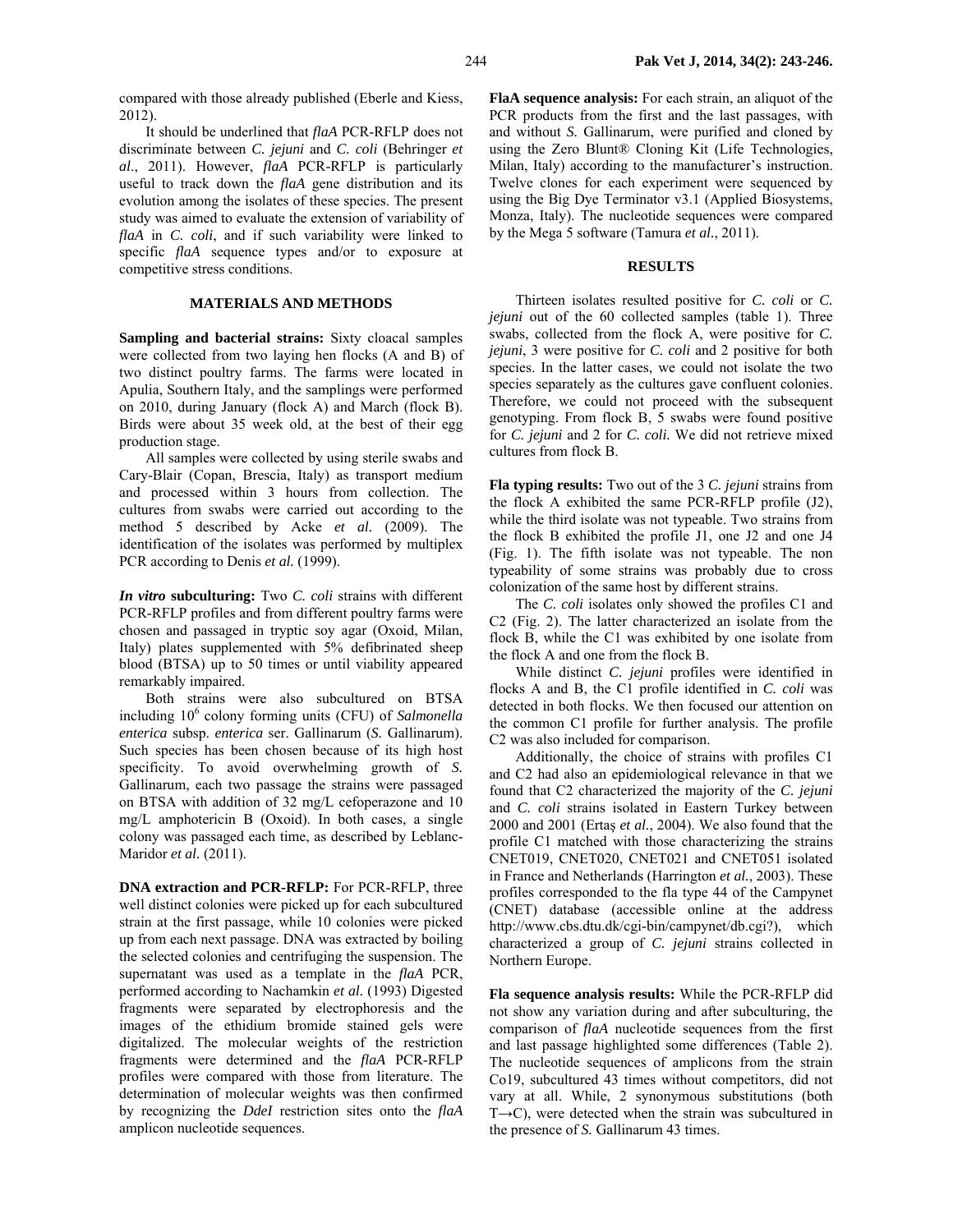**Table 1:** Distribution and *flaA* PCR-RFLP characterization of *C. coli* and *C. jejuni* isolates in the sampled flocks

| Flock                                                                                                                                                                           | <b>Isolates</b> | C. coli | C. jejuni | C. coli flaA PCR-RFLP types | C. jejuni flaA PCR-RFLP types               |  |  |  |  |
|---------------------------------------------------------------------------------------------------------------------------------------------------------------------------------|-----------------|---------|-----------|-----------------------------|---------------------------------------------|--|--|--|--|
| (samples)                                                                                                                                                                       |                 |         |           | (number of isolates)        | (number of isolates)                        |  |  |  |  |
| A $(20)$                                                                                                                                                                        |                 |         |           | CI (2), $NTMa$ (1)          | 3(2), NT <sup>a</sup> (1)                   |  |  |  |  |
| B(40)                                                                                                                                                                           |                 |         |           | CI (I), C2 (I)              | '1 (2),  2 (1),  4 (1), NT <sup>b</sup> (1) |  |  |  |  |
| ak l∓ is a constructed by the construction of the construction<br>a de la contrava de la contrava de 1990, en la característica de la característica de la característica de la |                 |         |           |                             |                                             |  |  |  |  |

 $\rm ^{a}N T_{M}$ : not typeable because belonging to a mixed culture;  $\rm ^{b}N T_{T}$ : not typeable due to technical reasons.

**Table 2:** Results of nucleotide sequence comparisons. Data are relative to the comparison of the sequences from last passage of subcultures with the sequences from parental strains.

| Sequences'    | <b>Substitutions</b> | Gaps | Transitions           | <b>Transversions</b> | Non synonymous substitutions (amino acid mutation) |
|---------------|----------------------|------|-----------------------|----------------------|----------------------------------------------------|
| Co19(43)      |                      |      |                       |                      |                                                    |
| $Co19(50S)^2$ |                      |      | 2 (T $\rightarrow$ C) |                      |                                                    |
| Co29(44)      |                      |      | $(C \rightarrow T)$   |                      | $(A \rightarrow V)$                                |
| $Co29(30S)^2$ |                      |      | $(G \rightarrow A)$   |                      | $(E \rightarrow G)$                                |
|               |                      |      | 2 $(A \rightarrow G)$ |                      |                                                    |
|               |                      |      | $2(T \rightarrow C)$  |                      |                                                    |

 $2$  (T→C)<br>Names of sequences specify the strain (Co19 or Co29) and the passages from which the sequence has been obtained (reported parenthetically). <sup>2</sup> *Campylobacter coli* grown in presence of *S.* Gallinarum



**Fig. 1:** *flaA* PCR-RFLP profiles of the isolated *Campylobacter jejuni*  strains. J1-J4: PCR-RFLP profiles; M: O'GeneRuler 100 bp Plus DNA Ladder (Thermo Scientific, Milan, Italy)



**Fig. 2:** *flaA* PCR-RFLP profiles of the isolated *Campylobacter coli* strains. C1-C2: PCR-RFLP profiles; M: 2-Log DNA Ladder (New England Biolabs, Ipswich, MA, US)

After 44 passages, the strain Co29 showed 1 non synonymous substitution  $(C \rightarrow T)$  corresponding to the variation  $A \rightarrow V$  at amino acid level. While the sequence from the same strain subcultured with the competitor exhibited 5 nucleotide variations after only 30 passages. Four of them were synonymous mutations; while one resulted in an E→G substitution at the amino acid level.

Assuming approximately that a colony includes about  $5x10^5 - 10^6$  cells, and consequently that about 20 generations per passage were needed to form a colony, and considering the dimension of the analyzed fragment (1,725 and 1,722 bp for Co19 and Co29, respectively), we calculated a substitution rate between  $5.8x10^{-7}$  (alone) and  $4.8x10^{-6}$  (with competitor) for the strain Co29, and  $1x10^{-6}$ for the strain Co19 in presence of the competitor. The *flaA*  sequence of the strain Co19 seemed stable in absence of competitor, as no substitutions were retrieved after 43 passages. All the sequences of the same strain only differed by single nucleotide differences, without wider rearrangement ascribable to recombination events.

#### **DISCUSSION**

The low number of substitutions did not allow a careful statistical analysis, but our data highlighted that the *flaA*  locus of the two analyzed strains had different mutation rates. In particular, *flaA* of Co19 remained unmodified even after 43 passages, while, in the same conditions, the approximate mutation rate of Co29 was  $5.8x10^{-7}$ . Previous data reported that the spontaneous mutation rates observed in the *gyrA* gene of *C. coli*, was  $10^{-8}$ , which dropped to  $10^{-3}$ in the hypermutable strains (Hanninen and Hannula, 2007). The mutation rates we observed with respect to *flaA* in *C. coli* were quite distant from values detected for *gyrA*, especially in presence of a competitor. In fact, when both strains were challenged with *S.* Gallinarum, the mutation rate showed a 1-order increase.

Ridley *et al*. (2008) underlined that competitive stress could induce genomic instability in *C. jejuni*. They also hypothesized a kind of host specific response to stress, and that variability may be linked to an increased probability for *C. jejuni* to colonize new hosts and/or to better survive to the environmental exposure which occurs during the host-tohost transmission

However, they found that recombination processes played a pivotal role in generating such variability and that these events did not involve *flaA* and *flaB*. Our data